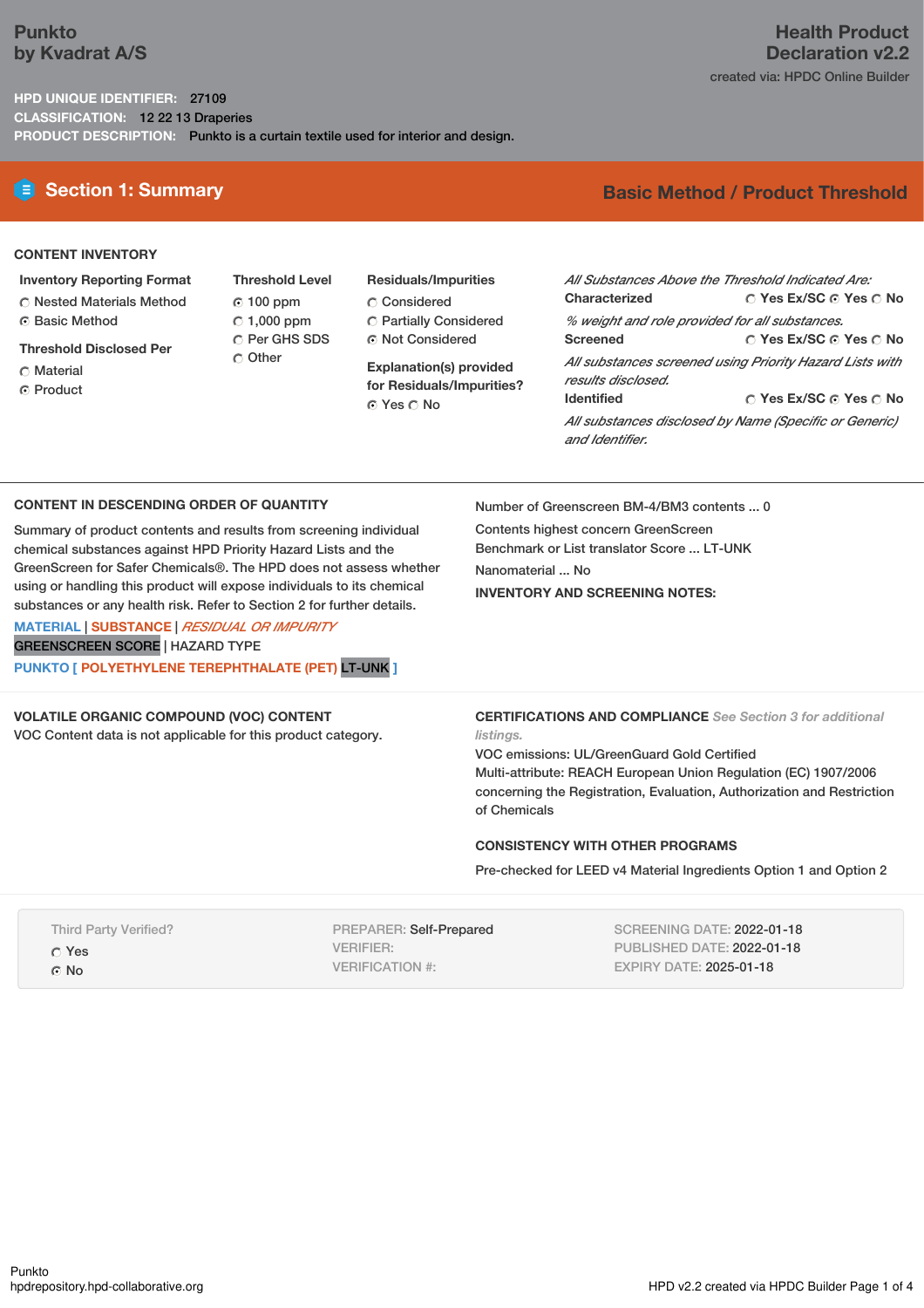This section lists contents in a product based on specific threshold(s) and reports detailed health information including hazards. This HPD uses the *inventory method indicated above, which is one of three possible methods:*

- *Basic Inventory method with Product-level threshold.*
- *Nested Material Inventory method with Product-level threshold*
- *Nested Material Inventory method with individual Material-level thresholds*

Definitions and requirements for the three inventory methods and requirements for each data field can be found in the HPD Open Standard version *2.2, available on the HPDC website at: [www.hpd-collaborative.org/hpd-2-2-standard](https://www.hpd-collaborative.org/hpd-2-2-standard)*

### **PUNKTO**

PRODUCT THRESHOLD: 100 ppm RESIDUALS AND IMPURITIES CONSIDERED: No

RESIDUALS AND IMPURITIES NOTES: The residuals/impurities have not been considered as there by our requirements have not been used substances of concern and the textile is produced with a high focus on sustainability in all its processes. The textile follow the EU Ecolabel dye restrictions incl. AZO dye and heavy metal restrictions. No content of formaldehyde. Complies with REACH regulation.

OTHER PRODUCT NOTES: Test results for Punkto: LIGHTFASTNESS: 6-7 (ISO 1-8). ABSORPTION: 0.55/Class D (Absorption flat), 0.75/Class C (Absorption folded). AIRFLOW: 631 Pa s/m. FIRE TESTS: AS/NZS 1530.3, IMO FTP Code 2010 Part 7, BS 5867 part 2 type B, NFPA 701, DIN 4102 B1, EN 13 773 class 1, UNI 9177 Classe 1

| <b>POLYETHYLENE TEREPHTHALATE (PET)</b>                        |                               |  |                                            |  |  |  | ID: 25038-59-9                                      |  |
|----------------------------------------------------------------|-------------------------------|--|--------------------------------------------|--|--|--|-----------------------------------------------------|--|
| HAZARD SCREENING METHOD: Pharos Chemical and Materials Library |                               |  | HAZARD SCREENING DATE: 2022-01-18 12:57:39 |  |  |  |                                                     |  |
| $\%$ : 100.0000                                                | <b>GS: LT-UNK</b>             |  |                                            |  |  |  | RC: None NANO: No SUBSTANCE ROLE: Textile component |  |
| <b>HAZARD TYPE</b>                                             | <b>AGENCY AND LIST TITLES</b> |  | <b>WARNINGS</b>                            |  |  |  |                                                     |  |
| None found                                                     |                               |  |                                            |  |  |  | No warnings found on HPD Priority Hazard Lists      |  |

SUBSTANCE NOTES: The composition is 100% Trevira CS polyester yarns. The yarn is inherently flame retardant as a phosphor-organic compound is integrated in the yarn.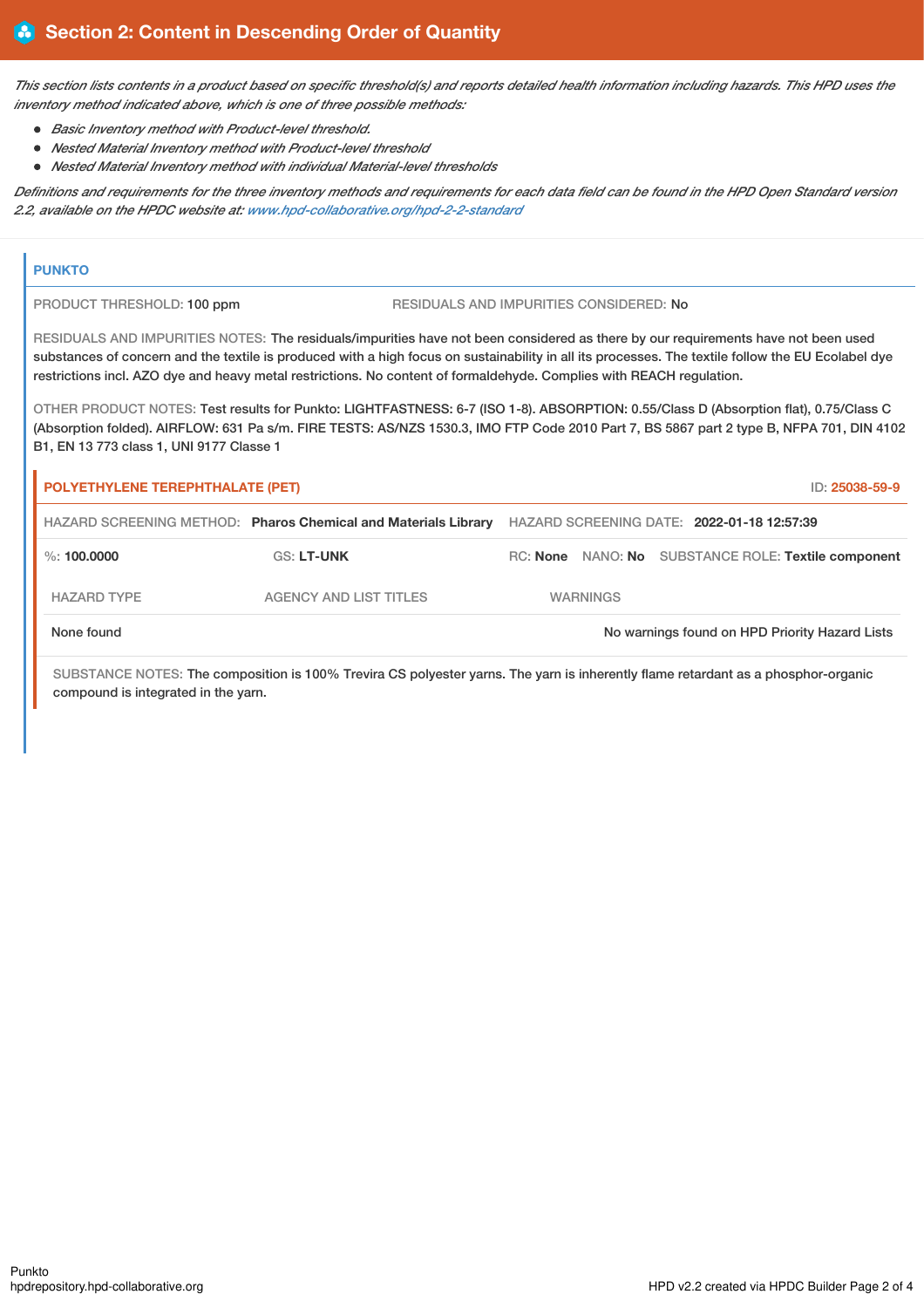This section lists applicable certification and standards compliance information for VOC emissions and VOC content. Other types of health or *environmental performance testing or certifications completed for the product may be provided.*

| <b>VOC EMISSIONS</b>                                                                                                                                         | <b>UL/GreenGuard Gold Certified</b>     |                                            |  |  |  |  |  |  |
|--------------------------------------------------------------------------------------------------------------------------------------------------------------|-----------------------------------------|--------------------------------------------|--|--|--|--|--|--|
| CERTIFYING PARTY: Third Party<br><b>APPLICABLE FACILITIES: AII</b><br><b>CERTIFICATE URL:</b><br>https://www.kvadrat.dk/en/products/curtains/8083-<br>punkto | ISSUE DATE: 2021-08- EXPIRY DATE:<br>20 | <b>CERTIFIER OR LAB: UL</b><br>Environment |  |  |  |  |  |  |
| CERTIFICATION AND COMPLIANCE NOTES: As the Greenguard certification is renewed annually there has not been set an expiry date.                               |                                         |                                            |  |  |  |  |  |  |

| <b>MULTI-ATTRIBUTE</b>                                                                                    | REACH European Union Regulation (EC) 1907/2006 concerning the Registration,<br><b>Evaluation, Authorization and Restriction of Chemicals</b> |              |                               |  |  |  |
|-----------------------------------------------------------------------------------------------------------|----------------------------------------------------------------------------------------------------------------------------------------------|--------------|-------------------------------|--|--|--|
| CERTIFYING PARTY: Self-declared<br>APPLICABLE FACILITIES: AII<br>CERTIFICATE URL: https://echa.europa.eu/ | <b>ISSUE DATE: 2007-06-</b><br>01                                                                                                            | EXPIRY DATE: | <b>CERTIFIER OR LAB: None</b> |  |  |  |
| CERTIFICATION AND COMPLIANCE NOTES:                                                                       |                                                                                                                                              |              |                               |  |  |  |

# **Section 4: Accessories**

This section lists related products or materials that the manufacturer requires or recommends for installation (such as adhesives or fasteners), maintenance, cleaning, or operations. For information relating to the contents of these related products, refer to their applicable Health Product *Declarations, if available.*

No accessories are required for this product.

# **Section 5: General Notes**

Test results for Punkto: LIGHTFASTNESS: 6-7 (ISO 1-8). ABSORPTION: 0.55/Class D (Absorption flat), 0.75/Class C (Absorption folded). AIRFLOW: 631 Pa s/m. FIRE TESTS: AS/NZS 1530.3, IMO FTP Code 2010 Part 7, BS 5867 part 2 type B, NFPA 701, DIN 4102 B1, EN 13 773 class 1, UNI 9177 Classe 1